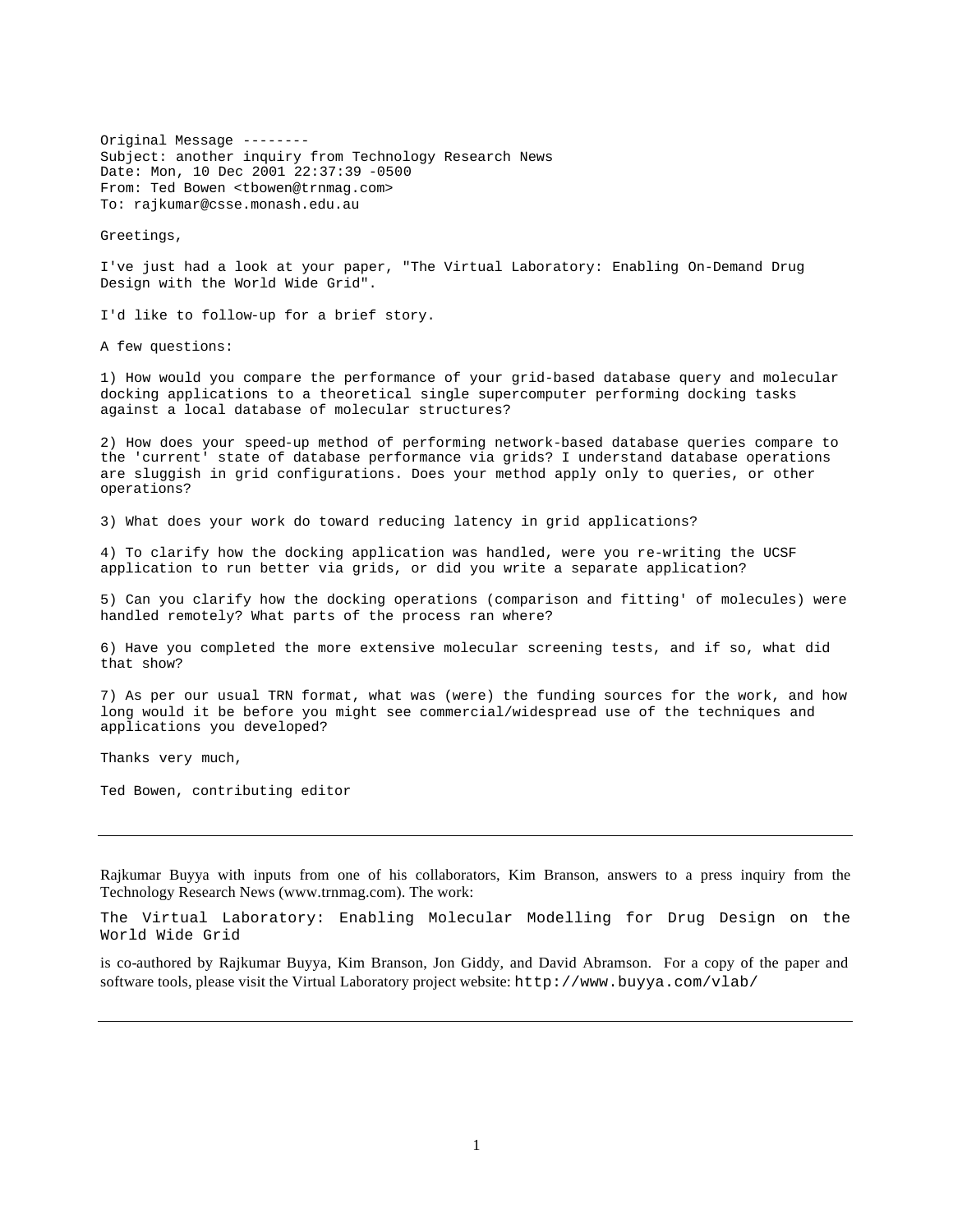# **Answers to the Technology Research News Magazine Questions**

*1) How would you compare the performance of your grid-based database query and molecular docking applications to a theoretical single supercomputer performing docking tasks against a local database of molecular structures?*

Fundamentally, molecular modeling for drug design involves screening millions of compounds in chemical databases to identify potential ones that can serve as drug candidates. This is both a computational and data challenge problem. Screening each compound, depending on structural complexity, can take from a few minutes to hours on a standard PC, which means screening all compounds in a single database can take years! Such a large time to discovery of drugs can be drastically reduced using parallel and distributed systems. Researchers have been using supercomputers such as clusters to solve such problems, but their ability to perform a large-scale exploration is still limited by the availability of processing power in a single supercomputer. With Grids, they can easily perform such large-scale exploration by using multiple computational resources (PCs, Workstations, SMPs, clusters, supercomputers) simultaneously and speed up the time to discovery.

Harnessing the Grid for drug design requires an extra effort to extract compounds from the remote databases, as they are not available locally on all resources for practical reasons. That means, performance improvement with Grid is not always proportional to the number of resources available, but scales well. For example, we are looking into a drug design problem involving screening 180,000 compounds and screening of each compound is expected to take 3 hours on a standard PC. That means, if we aim to screen all these compounds on a single PC, it can take up to 540000 hours, which is roughly equivalent to 61 years! If we use a typical cluster-based supercomputer with 64 nodes, we can solve this problem in one year. The problem can be solved with a large scale Grid of hundreds of supercomputers in a day. If we use a massive network of peer-to-peer style Grid computing infrastructure such as SETI@Home, the drug discovery problem could be solved within a few hours.

*2) How does your speed-up method of performing network -based database queries compare to the 'current' state of database performance via grids? I understand database operations are sluggish in grid configurations. Does your method apply only to queries, or other operations?* 

Our CDB data management and access architecture supports several methods to speed up remote access to the database. They include indexing CDBs, multithreaded implementation of CDB servers, replication and federation of databases to release scalable distributed databases.

The chemical databases (CDBs) we use contain molecules whose structure is represented in the MOL2 text format. We have developed tools to index databases to enable a direct and faster access to a record in the database. When a remote request for comp ound structural information in the CDB is made, the parallel CDB server managing the database directly reads the record of interest and sends back to the requester. Multiple users can access the CDB server simultaneously over parallel communication streams.

Our CDB data management architecture supports a selective replication and federation of replicated CDBs to avoid a single CDB becoming a bottleneck. The data broker assists in the discovery and selection of a suitable CDB source within the database federation at runtime depending on their availability, network proximity, load, and the access price. The implications of such architecture and methodologies are enormous. They allow organizations or companies to share or provide access to their chemical databases as network service with customers or communities involved in the drug design for public good or profit.

#### *3) What does your work do toward reducing latency in grid applications?*

The Virtual Laboratory tools transform drug design application into a parameter sweep application for processing in parallel on distributed resources. The parameterized application contains multiple independent jobs, each screening different compounds to identify their drug potential. These jobs are computational intensive in nature and only a small proportion of the execution time is spent on data communication. Applications with this computational model have high *computation to communication* ratio and they tolerate low network latency when executed in parallel on Internet-wide distributed resources.